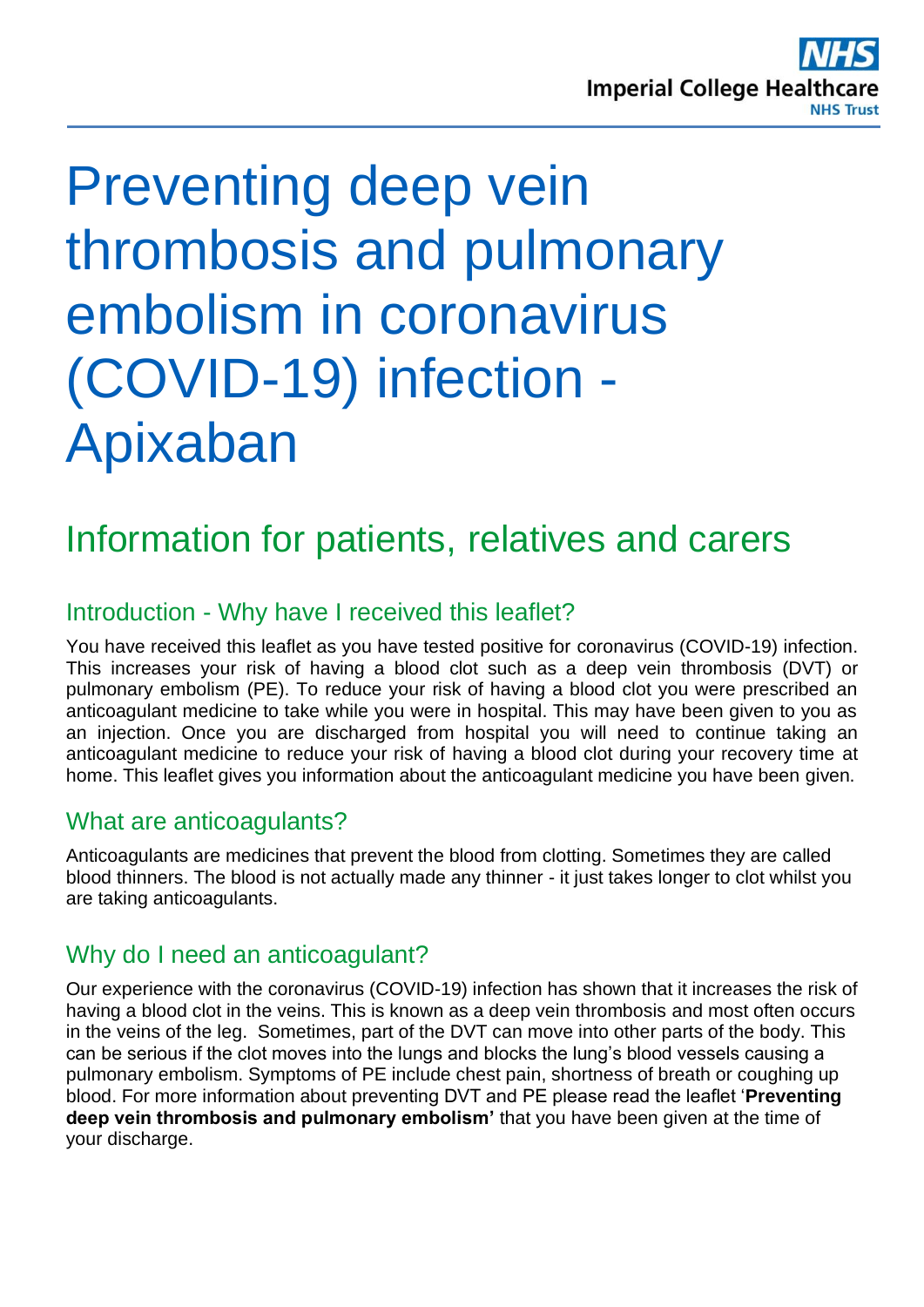## What is apixaban?

You have been prescribed the anticoagulant medicine, apixaban, to take on discharge from hospital. It will help reduce the risk of your blood clotting**.** Apixaban works by interfering with a substance in your body called Factor Xa that is involved in making your blood clot.

Apixaban is licensed for the prevention of blood clots in people who have knee or hip replacement surgery, for the treatment of DVT and PE, and for the prevention of stroke and systemic embolism in a heart condition known as non-valvular atrial fibrillation. The National Institute for Health and Care Excellence (NICE) has also approved apixaban for these uses in the NHS.

Apixaban is not licensed for the prevention of blood clots in people with coronavirus (COVID-19) infection and it has not been approved by NICE for this use as it is a new disease. There are currently no anticoagulant medicines that have a license for this use. However, as apixaban has been used to prevent and treat blood clots for a number of years, it is being prescribed for patients who may be at higher risk of having a blood clot after testing positive for coronavirus (COVID-19) infection.

## Can anyone take apixaban?

No, not everyone can take apixaban. The healthcare professionals looking after you in the hospital have thought about the benefits and risks of taking apixaban for you and have decided that the benefits are likely to outweigh any risks. That is why it has been prescribed for you. The healthcare professionals will also advise on what dose you need to take.

## How do I take apixaban?

Apixaban is taken twice a day. Your dose of apixaban will be on the medicine label provided with your medicine. Tablets should be taken with a drink of water, either with or without food. You should try and take apixaban at the same times each day, ideally with 12 hours between doses. If you find it difficult to swallow tablets whole, apixaban tablets may be crushed and mixed with water, apple juice or apple puree just before you take them. If you have your medicines given via a nasogastric tube, apixaban tablets may be crushed and suspended in 60ml of water and then given immediately through the nasogastric tube. Your doctor, nurse or pharmacist will provide guidance in this case.

#### **Please read the medicine label carefully to make sure you follow the instructions and take your apixaban as prescribed.**

## How long will I have to take apixaban for?

You will be provided with details of how long you should take apixaban on the medicine label and also in your discharge summary. It is important that you take apixaban for the length of time advised, and that you complete the course.

## How will I get a supply of apixaban?

If you normally get your medicines supplied in a dosette box and we are unable to give you the full supply, we will contact your GP and community pharmacy to make sure you receive any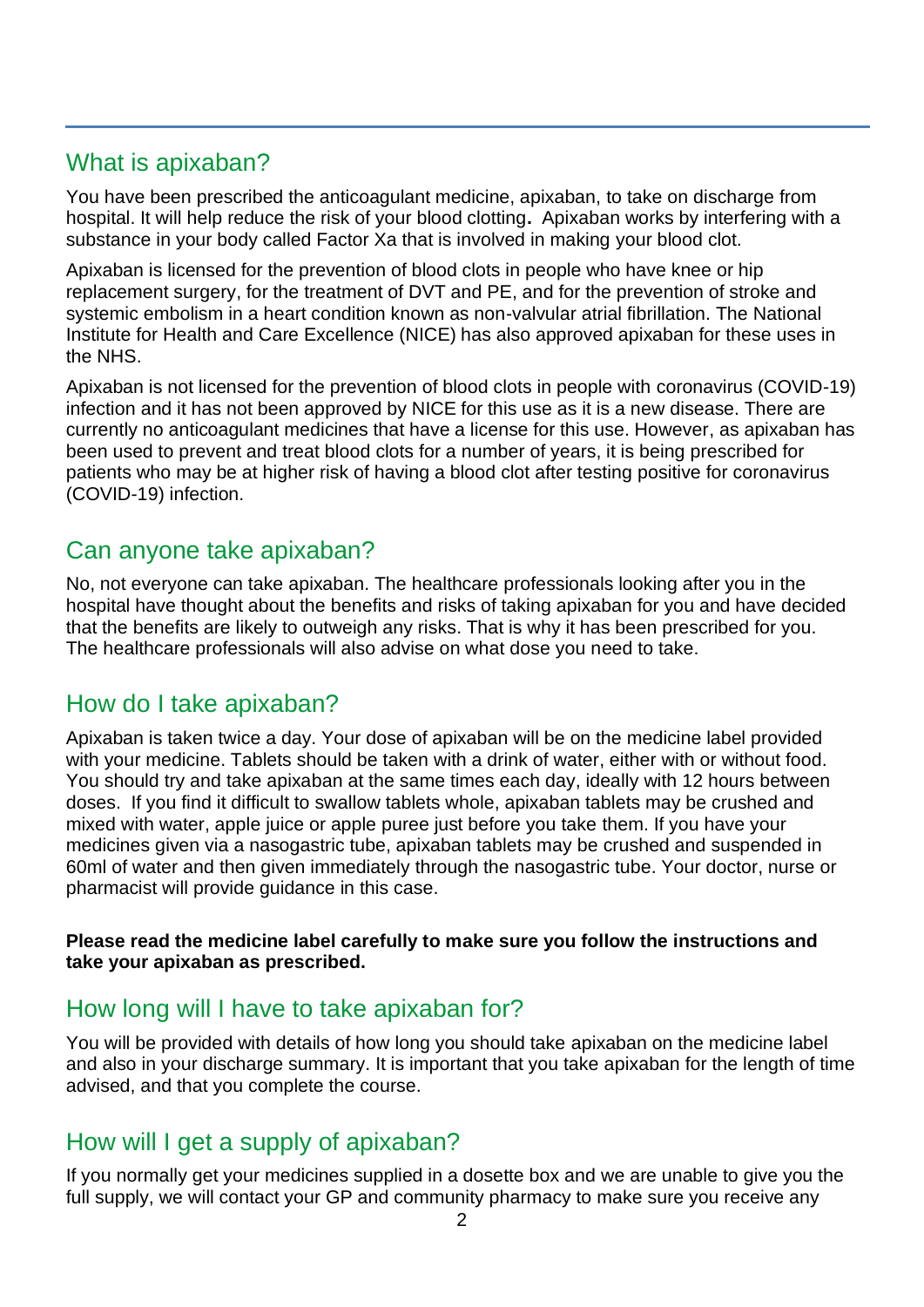additional apixaban to complete the course. In all other cases, we will give you the full supply of apixaban you need to complete your course; your GP does not need to continue the treatment.

## What should I do if I miss a dose?

If you miss a dose and remember on the same day, and it is still **more than six hours** until your next scheduled dose, then take the missed dose immediately. Then take the next dose of apixaban at the usual time. If it is **less than six hours** until your next dose then skip the dose you missed, and take the next scheduled dose as normal. Then continue with twice daily doses as before. **Do not take a double dose of apixaban to make up for a missed dose.** 

## What are the main side effects of apixaban?

Apixaban can increase the risk of bruising and bleeding. If you experience any of the following you should contact your GP or NHS111 for advice:

- nose bleeds
- bleeding from your gums
- unusual or extensive bruising

Seek immediate medical attention if you experience any of the following:

- pink or brown urine
- red or black, tarry stools (poo)
- coughing up blood
- vomiting blood, or vomit that looks like 'coffee grounds'
- excessive on-going bleeding that does not stop on its own

Apixaban may cause other side effects such as nausea and skin rash, however these are usually mild. It is important that you read the manufacturer's information leaflet that comes with your medicine, as it explains the side effects and what to do if you experience them. Although not all of it will apply to you, it is important that you read it, as it covers other important information about apixaban.

## Does apixaban interact with other medicines?

Yes, there are some medicines that may interact with apixaban. However, your doctor or pharmacist will check that apixaban is safe for you to use with your other medicines and will let

you know if any changes need to be made. Make sure you tell them about all your other medicines including any over the counter, complementary and alternative or herbal medicines.

During your course of apixaban you should avoid other medicines that may increase your risk of bleeding unless you have been specifically advised by your doctor to take them while taking apixaban. Medicines that can increase the risk of bleeding include antiplatelet medicines such as aspirin, and clopidogrel and anti-inflammatory medicines such as diclofenac and ibuprofen.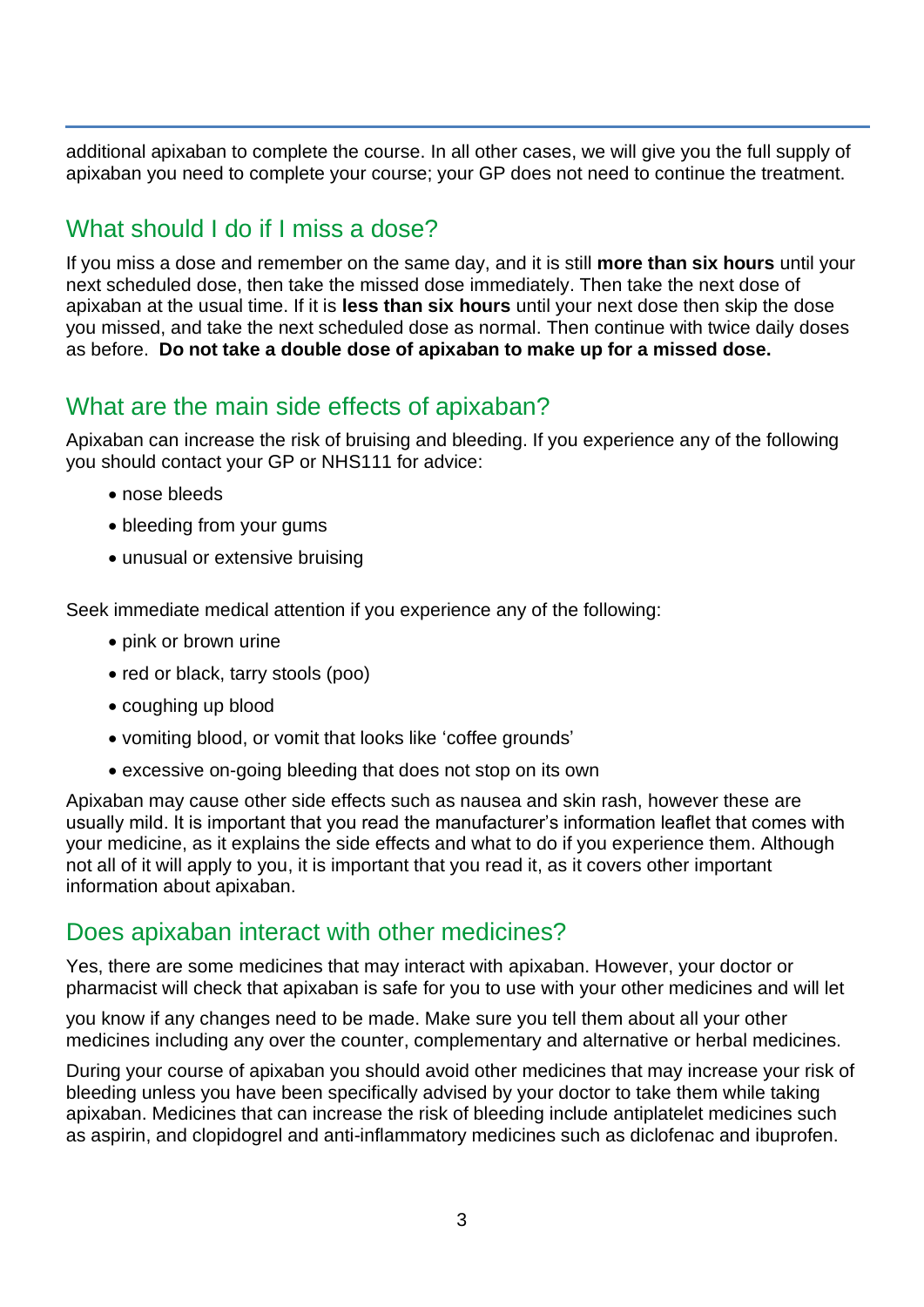If you are not able to use paracetamol for pain or for a fever speak with your doctor, pharmacist or nurse for advice.

## Carrying an alert card

There is an alert card in the medicines pack that you can fill in and carry with you while you are taking this medicine to let others know that you are taking apixaban. Once you have completed your course of apixaban, stop carrying the alert card.

## Who can I ask if I have any questions?

If you have questions or concerns about taking apixaban, please speak with your doctor, nurse or pharmacist on the ward. If you have been discharged from hospital you can call our Medicines Helpline for help with questions or concerns on **0203 311 1713** (Monday to Friday 09.00-17.00). In an emergency call 999.

## What other things can I do to prevent blood clots?

- take your anticoagulant medicine as prescribed and complete the course
- it is important that you stay hydrated during your illness and recovery, so drink plenty of fluids
- be mobile, go for walks in or outside your home. If you are finding movement difficult speak to your doctor, nurse or physiotherapist for advice

#### **Make sure you follow the latest Public Health England guidance on coronavirus (COVID-19).**

For more information on anticoagulation and coronavirus (COVID-19), visit [www.anticoagulationuk.org.](http://www.anticoagulationuk.org/) Anticoagulation UK is a registered charity and dedicated to providing information, education and support to patients requiring anticoagulation therapy.